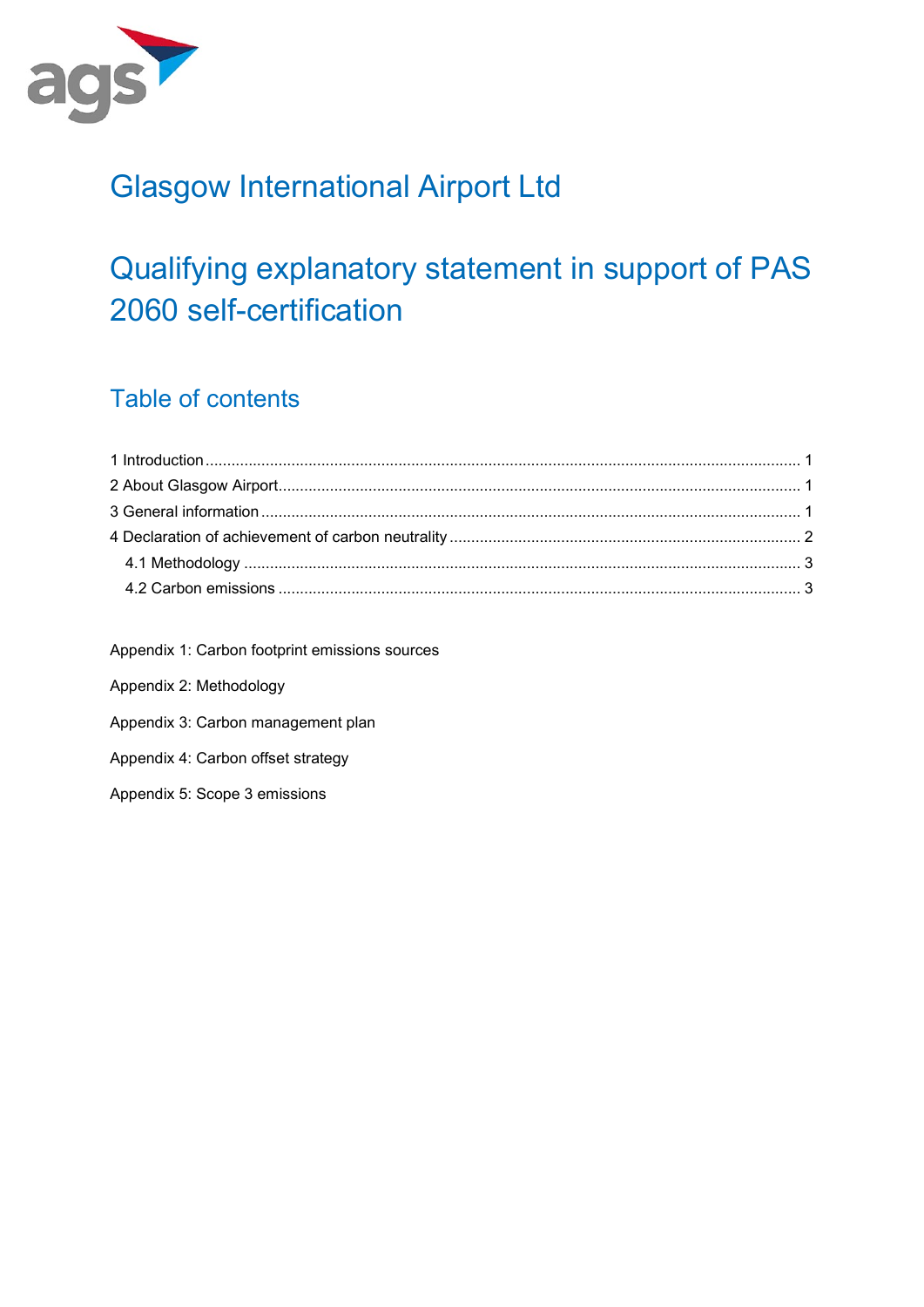## 1 Introduction

PAS 2060 requires that an entity making a declaration in respect to carbon neutrality in accordance with its provisions, make a qualifying explanatory statement (QES) that includes the evidence substantiating the declaration. This document forms the QES that demonstrates Glasgow Airport's commitment to achieving carbon neutrality, which includes evidence substantiating the declaration under PAS 2060. All information is believed to be correct at the time of issue. Should any information come to light that would affect the validity of the statements herein, this document will be updated to accurately reflect the current status of any carbon neutral statement made by Glasgow Airport.

# 2 About Glasgow Airport

Glasgow Airport, Scotland, is a major transport hub in Scotland. The airport is owned by AGS Airports (also owners of Aberdeen and Southampton Airports) and operates 24 hours, 365 days a year. In 2020 the airport reported a total of just under 2 million passengers, directly employing around 180 staff, with approximately 5,000 jobs supported by the airport, and more than 7,300 jobs across Scotland overall. As a result, Glasgow Airport makes the largest contribution of any airport to Scotland's economy.

# 3 General information

| Information required under PAS 2016<br>guidance                                                                                  | <b>Glasgow Airport response</b>                                                                                                                                                 |
|----------------------------------------------------------------------------------------------------------------------------------|---------------------------------------------------------------------------------------------------------------------------------------------------------------------------------|
| Individual(s) responsible for the<br>evaluation and provision of data<br>necessary for the substantiation of the<br>declaration. | <b>Kirsty Webster</b><br><b>Sustainability Assurance Manager</b>                                                                                                                |
| Entity responsible for making the<br>declaration                                                                                 | <b>Glasgow International Airport Ltd</b>                                                                                                                                        |
| Subject of PAS 2060 declaration                                                                                                  | The Scope 1, 2 and Scope 3 business travel operational<br>emissions of Glasgow International Airport Ltd.                                                                       |
| Rationale for the selection of the<br>subject.                                                                                   | The scope and subject of this PAS 2060 includes all<br>emissions based on the operational control principle<br>defined in the WBCSD / WRI GHG Protocol - Corporate<br>Standard. |
| Type of conformity assessment that<br>has been undertaken                                                                        | Self-certification                                                                                                                                                              |
| Application period                                                                                                               | 01/01/20 - 31/12/20                                                                                                                                                             |
| Commitment period                                                                                                                | 01/01/21 - 31/12/21                                                                                                                                                             |
| Senior representative:<br>Signature                                                                                              |                                                                                                                                                                                 |
| Name and Position:                                                                                                               | Ronald Leitch - Operations Director                                                                                                                                             |
| Date:                                                                                                                            | 17/11/2021                                                                                                                                                                      |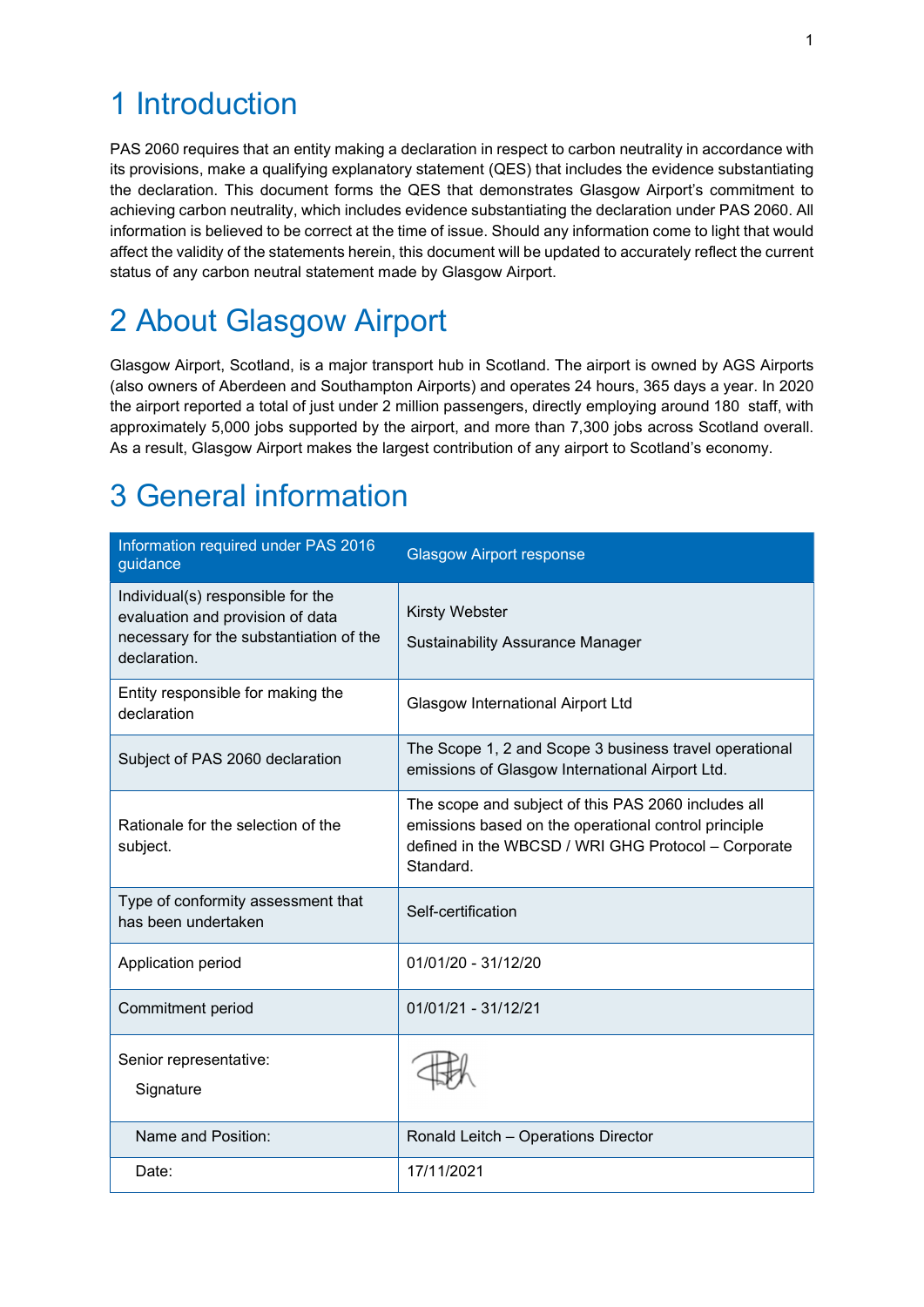## 4 Declaration of achievement of carbon neutrality

Table 1 demonstrates that Glasgow Airport has met the requirement to self-assess as carbon neutral under the PAS 2060 specification for 1<sup>st</sup> January to 31<sup>st</sup> December 2020, and have offset residual Scope 1 and 2 emissions as well as Scope 3 business travel emissions. Details of the carbon offsets purchased can be found in Appendix 3. Note that this declaration only applies to the scope and boundary of the subject, and period indicated, and should Glasgow Airport intent to extend its claim then future offsetting will be required.

A carbon management plan has also been set up to target carbon reduction within Glasgow Airport's scope and boundary (summarised in Appendix 3). The purpose of the plan is to demonstrate the meaningful efforts made by Glasgow Airport to reduce its emission in line with their targets and policy statement, and details the route by which they aim to achieve their net zero carbon ambition.

Additional efforts will be undertaken to address any remaining Scope 3 emissions (and for which the airport has no direct influence over) that arise within the operational boundary of the airport. This will be achieved through Level 3+ of the Airport Carbon Accreditation scheme, which the airport are currently working towards, and through stakeholder engagement plans. More details can be found in Appendix 5.

Glasgow Airport's wider sustainability strategy is anchored in the United Nations' 17 Sustainable Development Goals (SDGs). The SDGs are recognised as the blueprint for achieving a better and more sustainable future for all, based on the three pillars of sustainable development – social inclusion, environmental protection and economic growth. In addition to ensuring adherence to the stringent requirements of the Quality Assurance Standard (QAS) for carbon offsetting, the UN SDGs were a key consideration when it came to identifying an appropriate high quality, international carbon reduction project for the airport to support. The airport identified and reviewed several offsetting schemes before choosing one that best aligned with Glasgow Airport's sustainability goals. Ades Solar and Efficient Stoves in Madagascar provides solar cookers and efficient wood stoves for cooking to people in the South of Madagascar (former province of Tulear) and is certified to of the United Nations' SDG's.



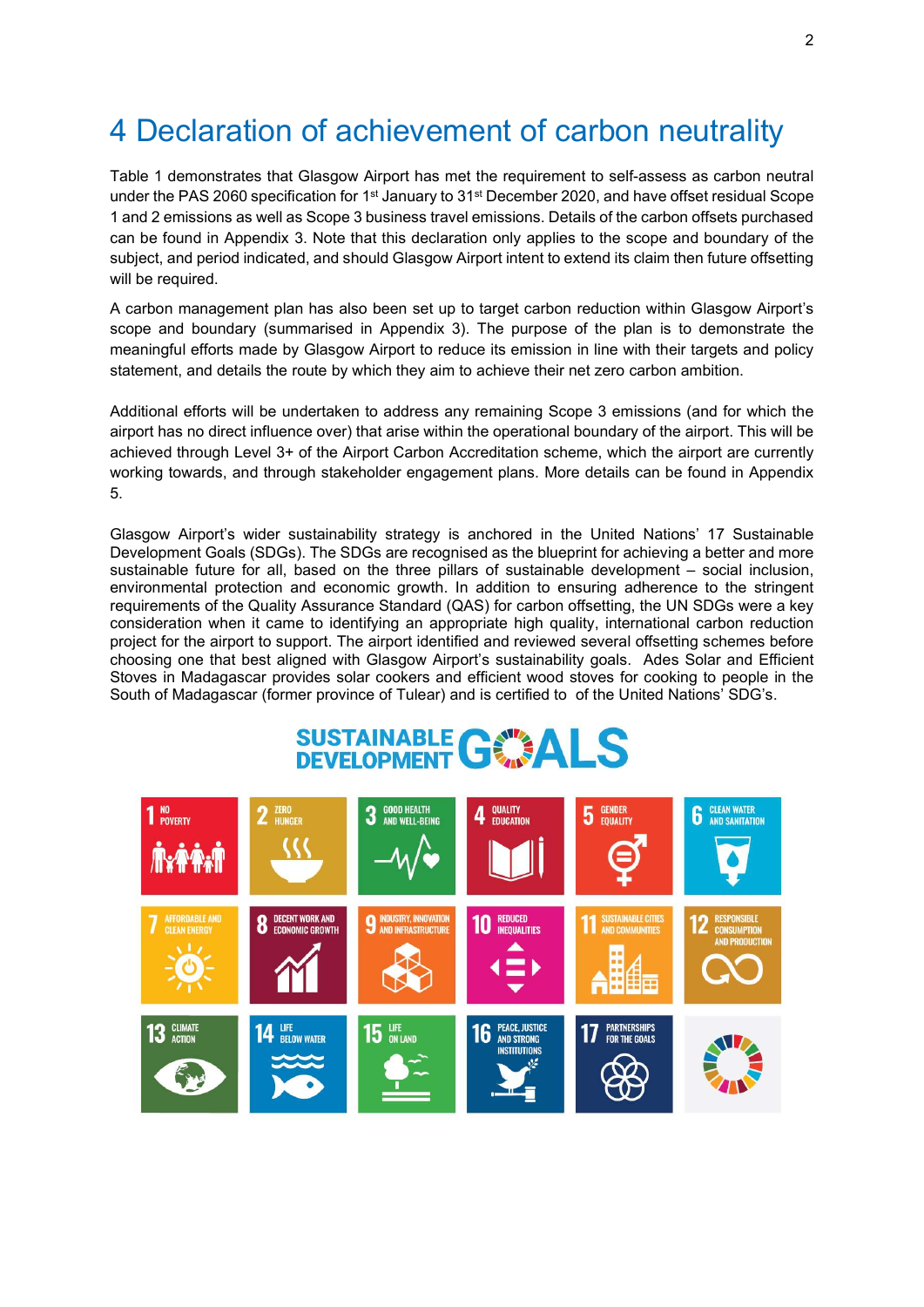### 4.1 Methodology

Glasgow Airport's carbon footprint has been calculated by Ricardo Energy & Environment in accordance with the principles of the Greenhouse Gas Protocol Standard for Corporate Accounting and Reporting produced by the World Business Council for Sustainable Development (WBCSD) and the World Resources Institute (WRI). This is a globally recognised standard and is best practice for carbon footprint calculation. The carbon emissions figures have been calculated using the UK government conversion factors for company reporting, and emissions have been expressed in terms of Carbon Dioxide Equivalent  $(CO<sub>2</sub>e)$ .

The methodology meets the principles set out by PAS 2060 where 'Entities shall confirm and record their application of the methodology selected for quantification of the greenhouse gas emissions from the subject, conforms to those principles' and is outlined in more detail in Appendix 2.

### 4.2 Carbon emissions

The total Scope 1 & 2 emissions and Scope 3 business travel covering operations at Glasgow International Airport for 1<sup>st</sup> January to 31<sup>st</sup> December 2020 are 2,944 tCO<sub>2</sub>e. The emissions sources included are outlined in Appendix 1.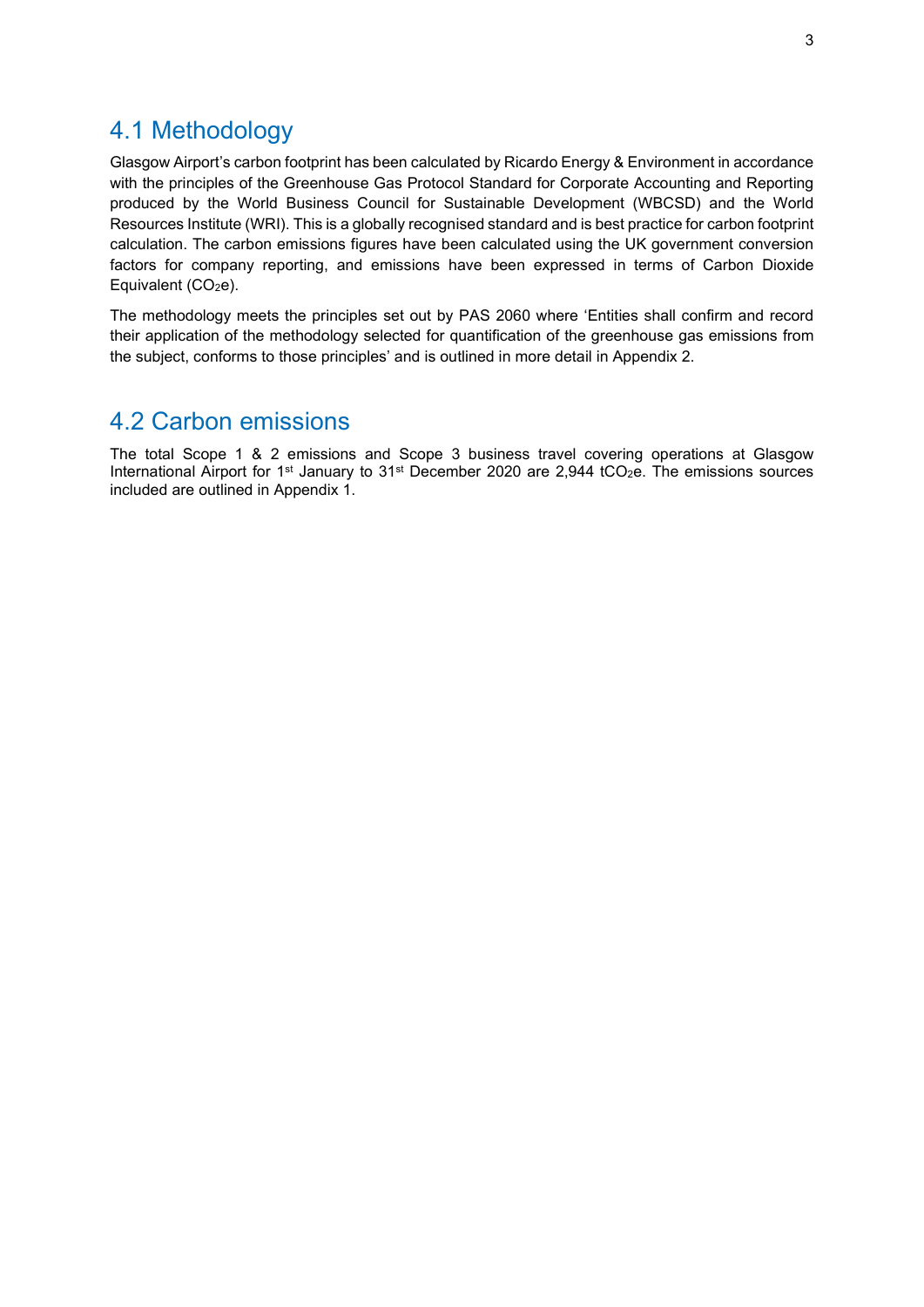Table 1: Checklist for QES supporting declaration of achieving carbon neutrality.

| Information required under guidance                                                                                                                                                                                                                                                                                                                                                                                                                                                                                                                                                                                                                                                                                                                                                                                                                                     | Response                   |  |
|-------------------------------------------------------------------------------------------------------------------------------------------------------------------------------------------------------------------------------------------------------------------------------------------------------------------------------------------------------------------------------------------------------------------------------------------------------------------------------------------------------------------------------------------------------------------------------------------------------------------------------------------------------------------------------------------------------------------------------------------------------------------------------------------------------------------------------------------------------------------------|----------------------------|--|
| Define standard and methodology used to determine its GHG<br>emissions reduction.                                                                                                                                                                                                                                                                                                                                                                                                                                                                                                                                                                                                                                                                                                                                                                                       | Methodology & Appendix 2   |  |
| Confirm that the methodology used was applied in accordance with<br>its provisions and the principles set out in PAS 2060 were met.                                                                                                                                                                                                                                                                                                                                                                                                                                                                                                                                                                                                                                                                                                                                     | Methodology & Appendix 2   |  |
| Provide justification for the selection of the methodologies chosen<br>to quantify reductions in the carbon footprint, including all<br>assumptions and calculations made and any assessments of<br>uncertainty. (The methodology employed to quantify reductions<br>shall be the same as that used to quantify the original carbon<br>footprint. Should an alternative methodology be available that would<br>reduce uncertainty and yield more accurate, consistent and<br>reproducible results, then this may be used provided the original<br>carbon footprint is re-quantified to the same methodology, for<br>comparison purposes. Recalculated carbon footprints shall use the<br>most recently available emission factors, ensuring that for purposes<br>of comparison with the original calculation, any change in the<br>factors used is taken into account). | Methodology & Appendix 2   |  |
| Describe the means by which reductions have been achieved and<br>any applicable assumptions or justifications.                                                                                                                                                                                                                                                                                                                                                                                                                                                                                                                                                                                                                                                                                                                                                          | Appendix 3                 |  |
| Describe the actual reductions achieved in absolute and intensity<br>terms and as a percentage of the original carbon footprint.<br>(Quantified GHG emissions reductions shall be expressed in<br>absolute terms and shall relate to the application period selected<br>and/or shall be expressed in emission intensity terms (e.g. per<br>specified unit of product or instance of service)).                                                                                                                                                                                                                                                                                                                                                                                                                                                                          | Appendix 3                 |  |
| State the baseline/qualification date.                                                                                                                                                                                                                                                                                                                                                                                                                                                                                                                                                                                                                                                                                                                                                                                                                                  | <b>General Information</b> |  |
| Record the percentage economic growth rate for the given<br>application period used as a threshold for recognising reductions in<br>intensity terms.                                                                                                                                                                                                                                                                                                                                                                                                                                                                                                                                                                                                                                                                                                                    | -9.8% GDP growth (UK)      |  |
| Provide an explanation for circumstances where a GHG reduction<br>in intensity terms is accompanied by an increase in absolute terms<br>for the determined subject.                                                                                                                                                                                                                                                                                                                                                                                                                                                                                                                                                                                                                                                                                                     | Appendix 3                 |  |
| Select and document the standard and methodology used to<br>achieve carbon offset.                                                                                                                                                                                                                                                                                                                                                                                                                                                                                                                                                                                                                                                                                                                                                                                      | Methodology & Appendix 2   |  |
| Confirm that:                                                                                                                                                                                                                                                                                                                                                                                                                                                                                                                                                                                                                                                                                                                                                                                                                                                           |                            |  |
| Offsets generated or allowance credits surrendered<br>a)<br>represent genuine, additional GHG emission reductions<br>elsewhere.                                                                                                                                                                                                                                                                                                                                                                                                                                                                                                                                                                                                                                                                                                                                         | Appendix 4                 |  |
| Projects involved in delivering offsets meet the criteria of<br>b)<br>additionality, permanence, leakage and double counting.<br>(See the WRI Greenhouse Gas Protocol for definitions of<br>additionality, permanence, leakage and double counting).                                                                                                                                                                                                                                                                                                                                                                                                                                                                                                                                                                                                                    | Appendix 4                 |  |
| Carbon offsets are verified by an independent third-party<br>C)<br>verifier.                                                                                                                                                                                                                                                                                                                                                                                                                                                                                                                                                                                                                                                                                                                                                                                            | Appendix 4                 |  |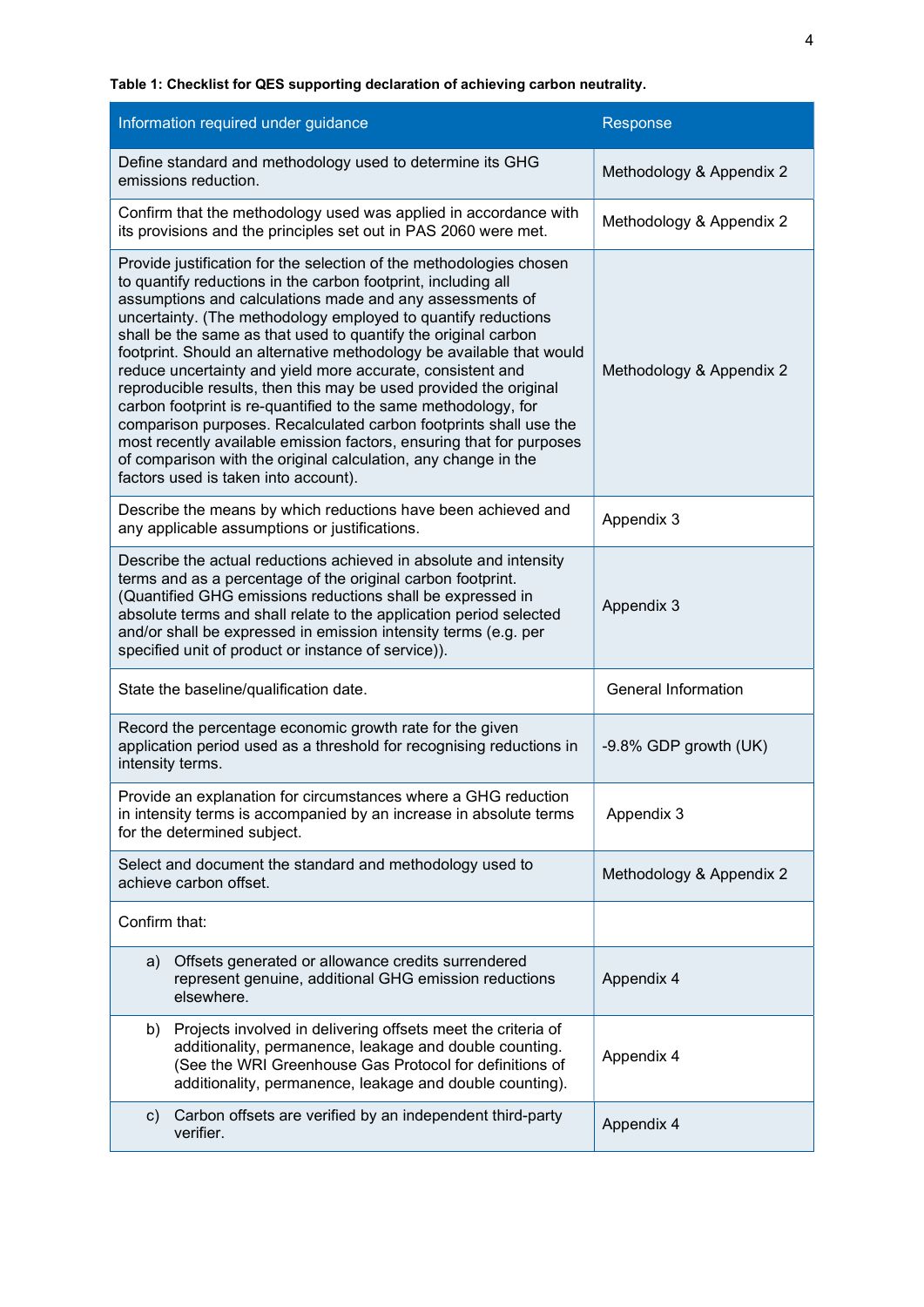|    | d) Credits from Carbon offset projects are only issued after the<br>emission reduction has taken place.                                                                                                                                                                             | Appendix 4                 |
|----|-------------------------------------------------------------------------------------------------------------------------------------------------------------------------------------------------------------------------------------------------------------------------------------|----------------------------|
| e) | Credits from Carbon offset projects are retired within 12<br>months from the date of the declaration of achievement.                                                                                                                                                                | Appendix 4                 |
| f) | Provision for event related option of 36 months to be added<br>here.                                                                                                                                                                                                                | Appendix 4                 |
| g) | Credits from Carbon offset projects are supported by<br>publicly available project documentation on a registry which<br>shall provide information about the offset project,<br>quantification methodology and validation and verification<br>procedures.                            | Appendix 4                 |
| h) | Credits from Carbon offset projects are stored and retired in<br>an independent and credible registry.                                                                                                                                                                              | Appendix 4                 |
|    | Document the quantity of GHG emissions credits and the type and<br>nature of credits actually purchased including the number and type<br>of credits used and the time period over which credits were<br>generated including:                                                        | Appendix 4                 |
|    | a) Which GHG emissions have been offset.                                                                                                                                                                                                                                            | Appendix 4                 |
| b) | The actual amount of carbon offset.                                                                                                                                                                                                                                                 | Appendix 4                 |
| c) | The type of credits and projects involved.                                                                                                                                                                                                                                          | Appendix 4                 |
| d) | The number and type of carbon credits used and the time<br>period over which the credits have been generated.                                                                                                                                                                       | Appendix 4                 |
|    | e) For events, a rationale to support any retirement of credits<br>in excess of 12 months including details of any legacy<br>emission savings, taken into account.                                                                                                                  | Appendix 4                 |
| f  | Information regarding the retirement/cancellation of carbon<br>credits to prevent their use by others including a link to the<br>registry or equivalent publicly available record, where the<br>credit has been retired.                                                            | Appendix 4                 |
|    | Specify the type of conformity assessment.                                                                                                                                                                                                                                          | General Information        |
|    | Date the QES and have it signed by the senior representative of the<br>entity concerned (e.g. CEO of a corporation; Divisional Director,<br>where the subject is a division of a larger entity; the Chairman of a<br>town council or the head of the household for a family group). | <b>General Information</b> |
|    | Make QES publicly available and provide a reference to any freely<br>accessible information upon which substantiation depends.                                                                                                                                                      | Completed                  |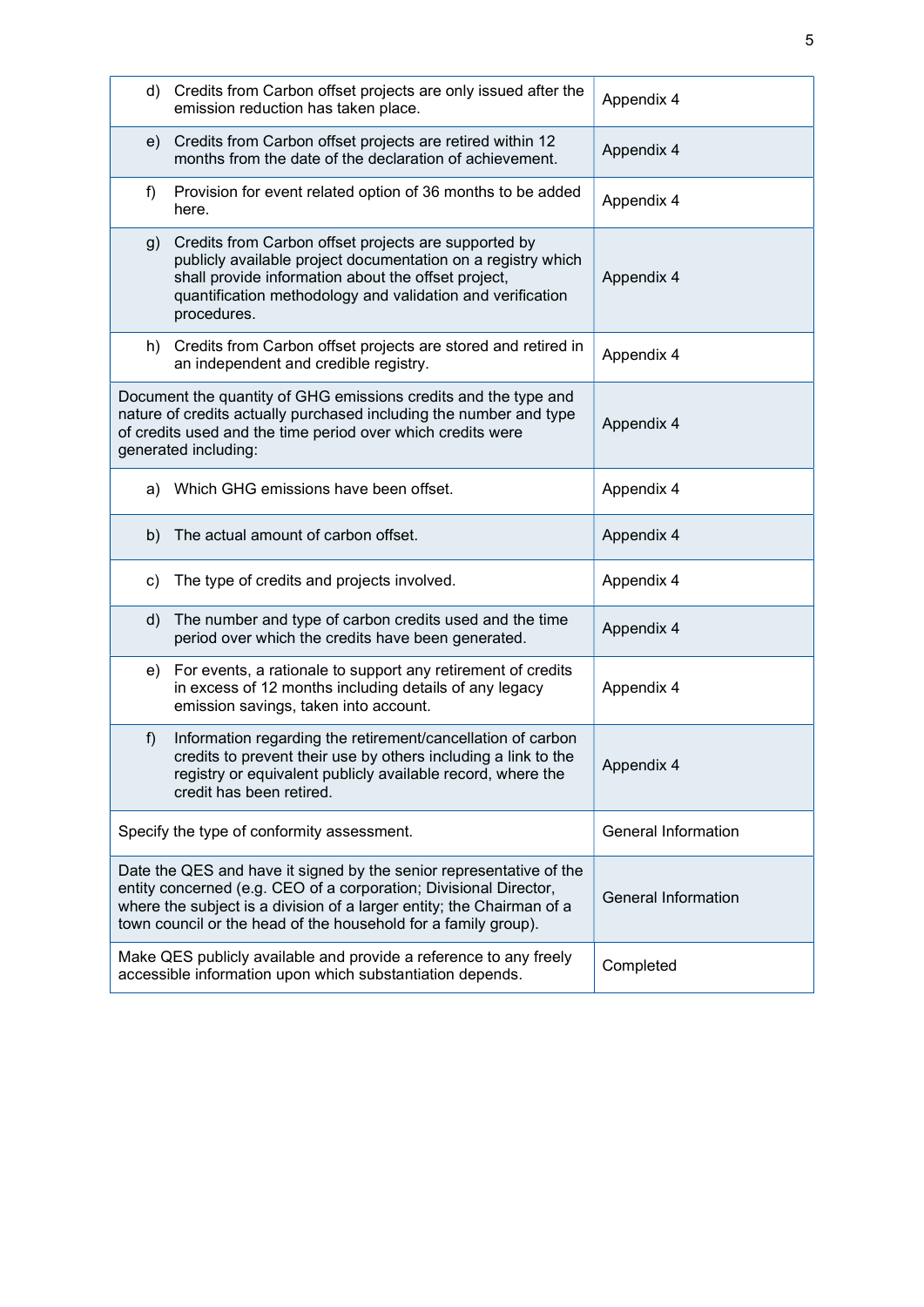# Appendix 1: Carbon footprint emission sources

Below is a list of all carbon emissions sources that have been offset as part of this declaration of carbon neutrality. Remaining Scope 3 emissions that the airport does not have direct influence over are detailed in Appendix 5.

#### Scope 1

- Combustion of fuels
	- o Boilers & AHUs (natural gas)
	- o Standby / back-up generators (gas oil)
	- o Fire training (kerosene, LPG, gas oil, wood, etc.)
	- $\circ$  Fire suppression (CO<sub>2</sub>)
	- o Glycol-based De-Icer
- Airport owned transport
	- o Operational vehicles (Airport fire trucks, Airport snow fleet, etc.)
	- o Non-operational vehicles (Airport pool vehicles, car park buses, airside buses, etc.)
	- o Airport owned GPU and air start units, etc.
- Fugitive emissions
	- o Refrigerant gases (e.g. HFC, HCFC, SF6)

#### Scope 2

- Consumption of purchased electricity
	- o Airport electricity use (i.e. not tenant/service partner use)

#### Scope 3

- Transport-related activities
	- o Airport business travel (national and international, all transport modes)

| <b>Emissions source</b> | Scope 1<br>emissions | Scope 2<br>emissions | Scope 3<br>emissions | Total<br>emissions<br>(tCO <sub>2</sub> e) | $%$ of<br>emissions |
|-------------------------|----------------------|----------------------|----------------------|--------------------------------------------|---------------------|
| <b>Utilities</b>        | 2,641                | 0                    |                      | 2,641                                      | 89.71%              |
| Operational vehicles    | 264                  |                      |                      | 264                                        | 8.97%               |
| Fire training           | 11                   | -                    |                      | 11                                         | 0.37%               |
| <b>Business travel</b>  | 0                    |                      | 28                   | 28                                         | 0.95                |
| <b>Total emissions</b>  | 2,916                |                      | 28                   | 2,944                                      | 100%                |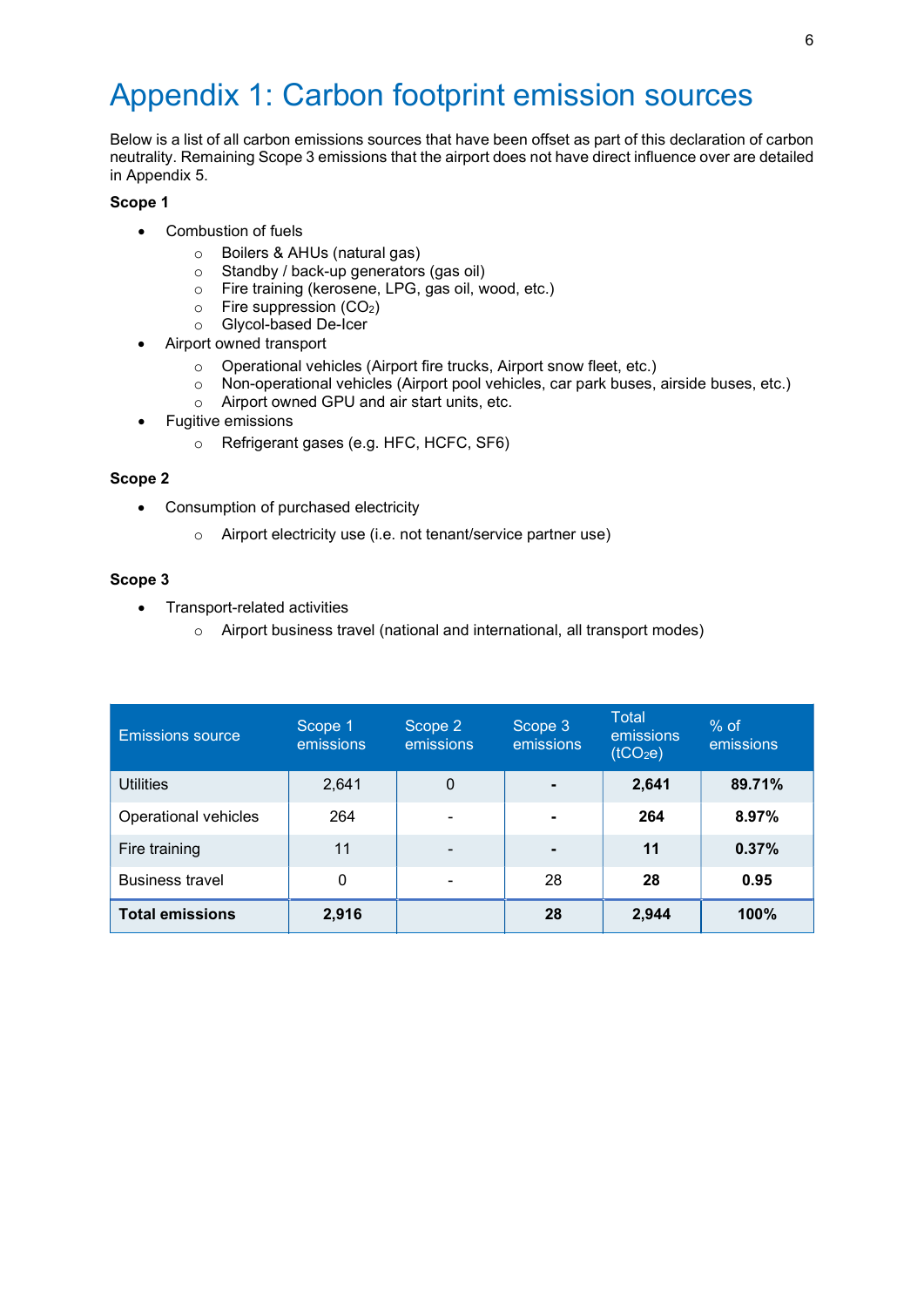# Appendix 2: Methodology

#### Standard and methodology used

The quantification, reduction and offsetting of Glasgow's Airport has been achieved through the calculation of its carbon footprint, which has been calculated in accordance with the principles of the Greenhouse Gas Protocol Standard for Corporate Accounting and Reporting produced by the World Business Council for Sustainable Development (WBCSD) and the World Resources Institute (WRI). The Standard provides requirements and guidance for companies and other organisations calculating their emissions and has been specifically designed to:

- Help companies prepare a GHG inventory that represents a true and fair account of their emissions using standardized approaches and principles
- Simplify and reduce the costs of compiling an emissions inventory
- Provide business with information that can be used to build an effective strategy to manage and reduce emissions
- Increase consistency and transparency in GHG accounting and reporting among various companies and GHG programmes

The UK government conversion factors for company reporting have been utilised in the calculations, and emissions have been expressed in terms of Carbon Dioxide Equivalent (CO<sub>2</sub>e).

#### Justification

The methodology has been chosen since it is a globally recognised standard and is considered best practice for carbon footprint calculation. It offers a robust framework for calculating GHG emissions that has been applied in accordance with its provisions and that the principles set out in PAS 2060 have been met.

Given the increasing regulation surrounding climate change, it is necessary for companies to be able to understand and manage their environmental risks effectively. Especially if they want to ensure long term success in a competitive business environment, not to mention potential future government intervention through climate policy.

All Scope 1 and Scope 2 emissions relevant to the subject have been included when determining the carbon footprint. In addition to this, all Scope 1, 2 and 3 emission sources calculated to be material have been considered in determining the carbon footprint. This shows that Glasgow Airport has demonstrated a true and fair representation of its emissions, therefore meeting the requirements of PAS 2060 and offering an enhanced level of transparency in its carbon footprinting.

#### Data Quality

Data from directly metered sources was used in the calculation of carbon emissions where available (e.g. electricity, natural gas, water, operational vehicle fuel use), and industry standard methodologies were used where directly metered sources were not available (e.g. Landing take-off cycle fuel use was calculated based on ICAO methodology). In all cases, appropriate UK government conversion factors for company reporting were applied to convert fuel use to carbon emissions. This allows for a high confidence in the data.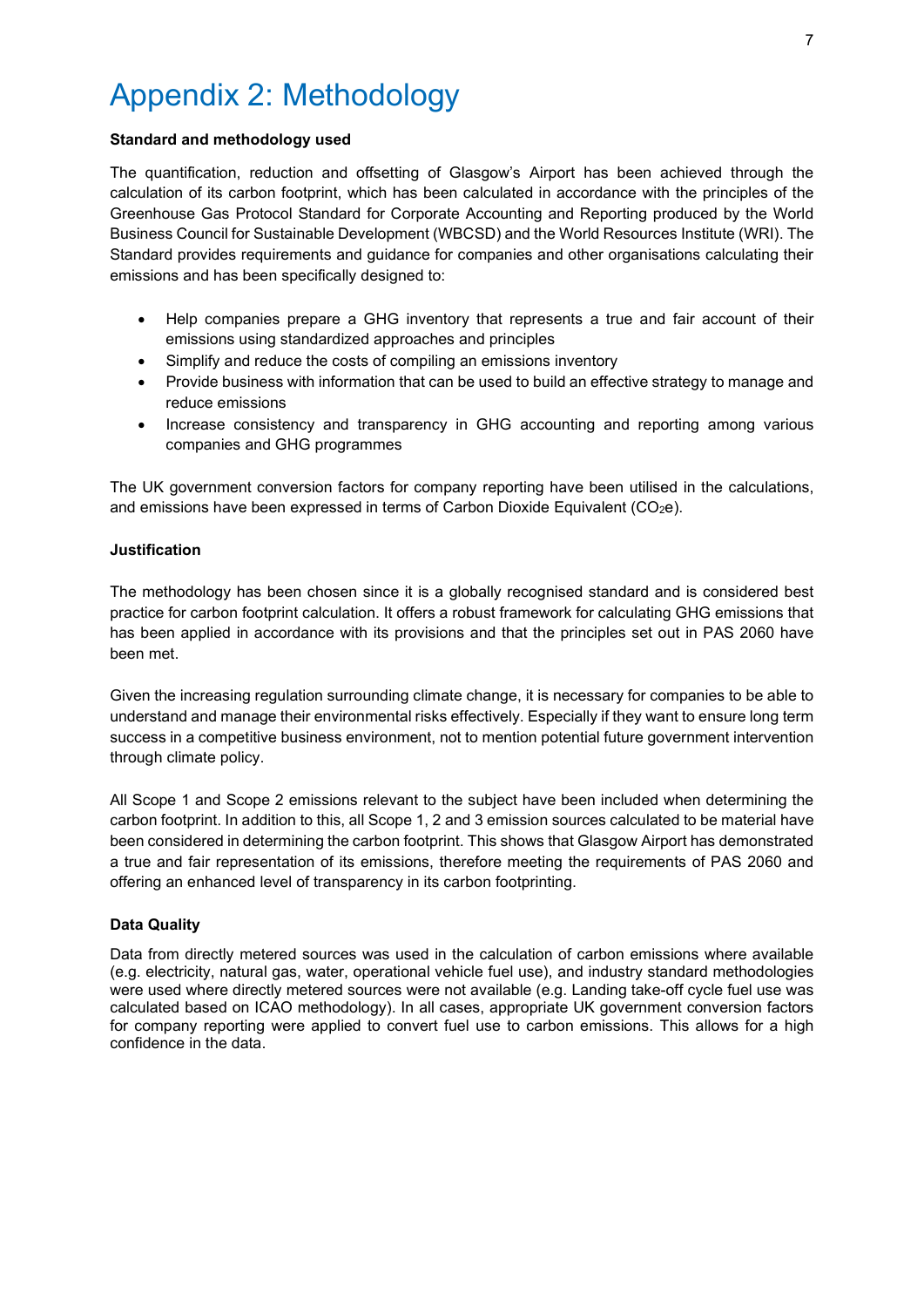### Appendix 3: Carbon management plan

### Historical emission reduction progress

Glasgow airport have already implemented several energy efficiency projects over the last 10 years that have had a significant effect on the airport's energy consumption and carbon emissions. The following projects have either been completed or are ongoing:

- Heat Pumps
- District heating solutions
- Gas CHP
- LED lighting
- Improved controls of systems
- Increased automated submetering
- Renewable energy procurement
- Chiller Plant and Domestic Hot Water Optimisation

### Ongoing emissions reduction plan

#### Proposed small scale projects

Within Glasgow Airport's Carbon Management Plan, there are proposed renewable / carbon reduction projects which can be implemented in the short term:

| Initiative                                                                                                                                                       | <b>Implementation Plan</b>                                                                                                                                                                                                                                         | <b>Estimated Energy/Carbon</b><br><b>Savings</b>                                                                                                             |
|------------------------------------------------------------------------------------------------------------------------------------------------------------------|--------------------------------------------------------------------------------------------------------------------------------------------------------------------------------------------------------------------------------------------------------------------|--------------------------------------------------------------------------------------------------------------------------------------------------------------|
| Energy digitisation and<br>optimisation                                                                                                                          | Start implementation in 2021,<br>monitoring of results over 12<br>months to identify additional<br>projects for investment.<br>Ongoing monitoring to identify<br>energy waste across site.                                                                         | 10% of site electricity<br>20% of site natural gas.                                                                                                          |
| Replacement of<br>Fluorescent/SON Light<br><b>Fittings with LEDs</b>                                                                                             | Part of ongoing maintenance<br>plans within the, baggage hall and<br>multi storey car park and runway<br>lighting.                                                                                                                                                 | 70%+ of replaced lighting<br>electricity consumption.                                                                                                        |
| Implementation of a<br><b>Behavioural Change</b><br>Programme Designed to<br><b>Reduce Small Power</b><br><b>Consumption Associated</b><br>with Office Equipment | This initiative will, subject to<br>internal approval at the<br>sustainability board, be<br>incorporated as a formal objective<br>for 2020 and attached to the<br><b>Sustainability Assurance</b><br>Manager's annual targets.                                     | 5-10% of office equipment<br>electricity consumption.                                                                                                        |
| Decarbonisation of<br>heating and hot water<br>systems                                                                                                           | Several<br>options<br>for<br>the<br>decarbonisation of the natural gas<br>heating<br>and<br>hot water<br>fired<br>systems at the airport are being<br>investigated, including:<br>Solar thermal<br>$\bullet$<br>Heated air barriers with BMS<br>and smart controls | Eventual 100% divestment from<br>natural gas and move to<br>renewable electricity either from<br>on-site renewables or purchased<br>zero carbon electricity. |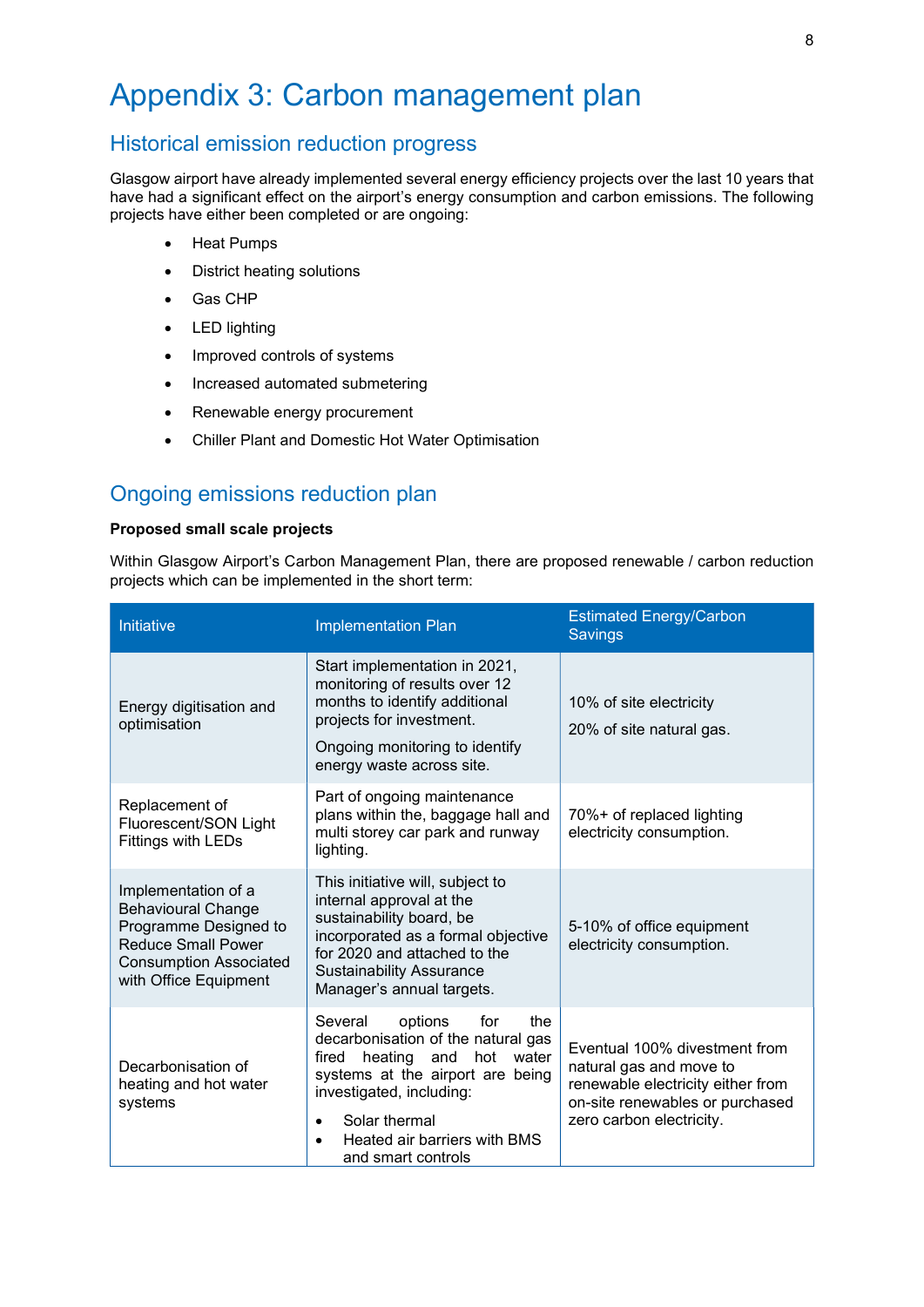|                                                                                                                                                                              | Connection to a local ambient<br>heat loop utilising heat from<br>local sewerage works<br>Ground source heat/cool storage<br>utilising boreholes.<br>Planned phased roll out starting in<br>2024 |                                                                                   |
|------------------------------------------------------------------------------------------------------------------------------------------------------------------------------|--------------------------------------------------------------------------------------------------------------------------------------------------------------------------------------------------|-----------------------------------------------------------------------------------|
| Replace generators with<br>battery backup/UPS                                                                                                                                | Start phased replacement in<br>2025.                                                                                                                                                             | Eventual 100% replacement of<br>generator fuel use with renewable<br>electricity. |
| Install High Energy<br>Germicidal UVC for use in<br>the HVAC system to<br>improve air quality and<br>reduce energy<br>consumption from<br>eliminating mould and<br>bacteria. | Look to implement in 2022                                                                                                                                                                        | 20% saving in HVAC energy use                                                     |

There are proposed energy efficiency / carbon reduction projects which can be financed by Glasgow Airport and are longer term and provide a higher potential carbon saving over time.

| Initiative                                        | <b>Implementation Plan</b>                                                                                                                                                                                                                                                                                                                        | <b>Estimated Energy/Carbon</b><br><b>Savings</b>                                                                                                                                                                                                                                             |  |
|---------------------------------------------------|---------------------------------------------------------------------------------------------------------------------------------------------------------------------------------------------------------------------------------------------------------------------------------------------------------------------------------------------------|----------------------------------------------------------------------------------------------------------------------------------------------------------------------------------------------------------------------------------------------------------------------------------------------|--|
| Solar PV                                          | Roof mounted solar is the priority<br>with plans to install in 2020, with<br>car port solar also planned for<br>2022.<br>Ground mounted solar is planned<br>for installation in 2022, and the roof<br>mounted solar in Glasgow City for<br>2023.                                                                                                  | No carbon savings will be<br>realised by these measures<br>(under market-based reporting of<br>Scope 2) as the airport already<br>sources 100% renewable<br>electricity from their energy<br>supplier. On-site solar and<br>private wire wind with rather<br>provide several other benefits, |  |
| Wind                                              | TBC.                                                                                                                                                                                                                                                                                                                                              | including commercial, security of<br>supply, and grid resilience.                                                                                                                                                                                                                            |  |
| EV charging<br>infrastructure                     | Phased over several years, starting<br>2021.                                                                                                                                                                                                                                                                                                      | Savings come from moving from<br>fossil fuel powered vehicles to<br>100% renewable electricity<br>powered vehicles.                                                                                                                                                                          |  |
| Decarbonisation of<br>operational vehicles        | Phased over several years, starting<br>2021.                                                                                                                                                                                                                                                                                                      |                                                                                                                                                                                                                                                                                              |  |
| Decarbonisation of<br>passenger surface<br>access | Buses: The contract for bus<br>companies with routes to site is up<br>for renewal in 2021, and electric<br>buses will be a stipulation in the<br>new contract.<br>Taxis: Schemes to incentivise use<br>of EVs is under review and will<br>require investment in charging<br>infrastructure. Expected to be a<br>phased change over several years. | Savings come from moving from<br>fuel powered vehicles to 100%<br>renewable electricity powered<br>vehicles, or hydrogen produced<br>using 100% renewable<br>electricity.                                                                                                                    |  |
| Decarbonisation of<br>employee commute            | Busses: See above.                                                                                                                                                                                                                                                                                                                                |                                                                                                                                                                                                                                                                                              |  |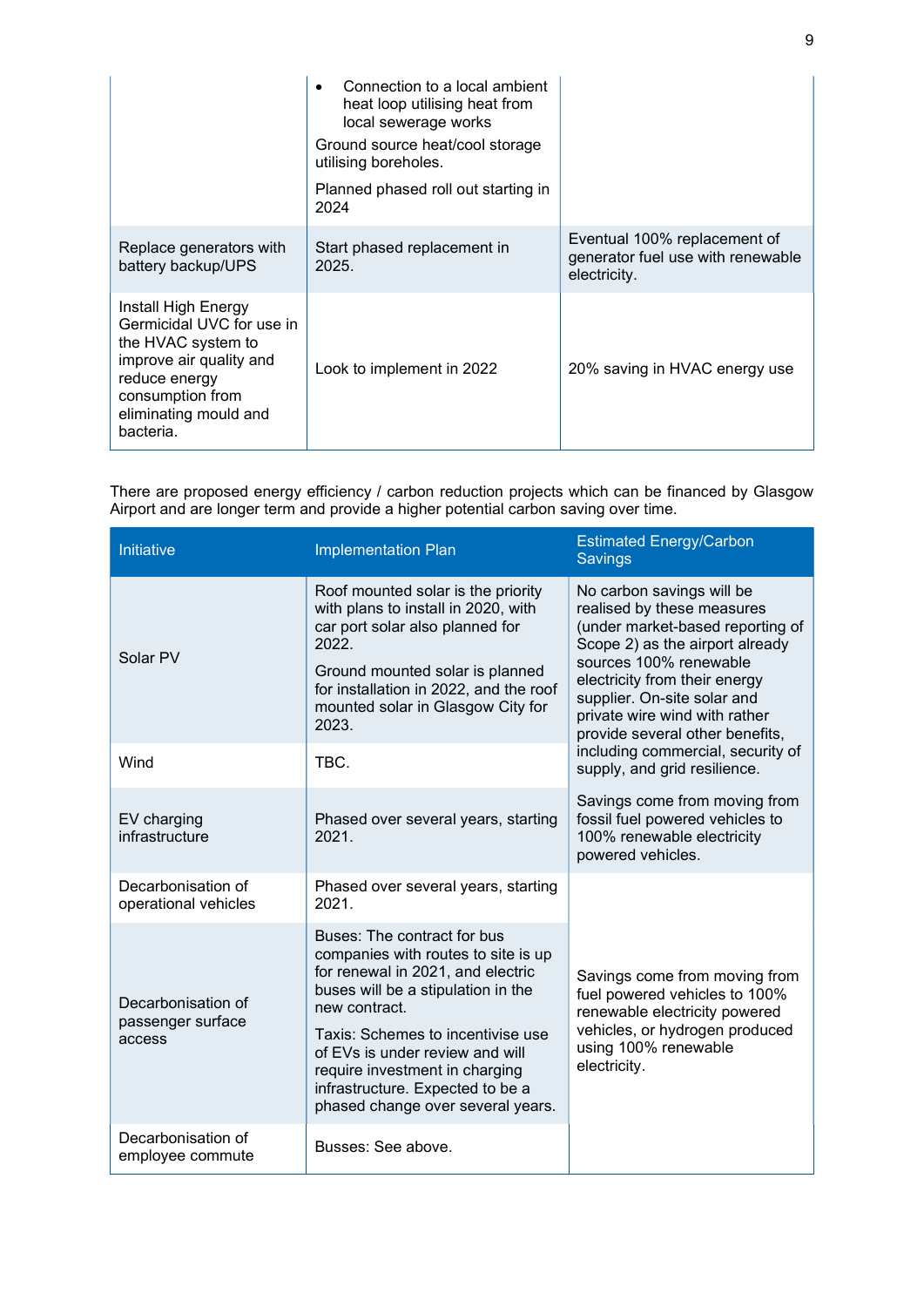|                                   | Cars: Expected to be a phased<br>change over several years, starting<br>in 2021.                                                                                                                                                                                                                                                                                                      |                                                                                                              |
|-----------------------------------|---------------------------------------------------------------------------------------------------------------------------------------------------------------------------------------------------------------------------------------------------------------------------------------------------------------------------------------------------------------------------------------|--------------------------------------------------------------------------------------------------------------|
| Replace GPUs with<br><b>FEGPs</b> | At present, gas oil powered ground<br>power units are used to start<br>aircraft on stands without FEGP.<br>This uses a significant amount of<br>gas oil, and these could be<br>replaced with fixed electric ground<br>power connections (100%<br>renewable electricity). Continue<br>phased roll-out to all stands over<br>several years starting in 2021.                            | Savings come from moving from<br>fossil fuel powered GPUs to<br>100% renewable electricity<br>powered FEGPs. |
| <b>Aircraft Taxiing</b>           | Autonomous electric aircraft tugs<br>have been trialled at other airports<br>and can remove the requirement<br>for aircraft to taxi under their own<br>power. This measure requires<br>significant infrastructure works and<br>changes to the operation of the<br>airport and is currently under<br>review. Expected to be a phased<br>change over several years starting<br>in 2025. | 12% of aircraft LTO emissions.                                                                               |
| Sustainable Aviation Fuel         | The potential for SAF is huge and<br>could reduce the emissions from<br>aviation fuel used in aircraft<br>significantly. However, current<br>production is still very low, and this<br>will be a long-term change in the<br>aviation industry.                                                                                                                                        | Unknown                                                                                                      |

### Conformance to the Carbon Management Plan

Understanding and managing the environmental impact is a high priority at Glasgow Airport. The Carbon Management Plan details how the airport intends to deliver carbon reduction works, set to continue the airport objective of carbon neutrality from 2020 and beyond, and the Scottish Government objective for net zero emissions by 2045.

Glasgow Airport will utilise their CMP going forward to enable the identification and development of carbon management initiatives; strategic planning; implementing; operating; monitoring; reviewing; exercising and improving carbon management at the Airport. The strategy is fully aligned to Glasgow Airport's overall business objectives and targets outlined below and ensures the ability to meet internal standards, stakeholders' needs and commitments to robust carbon management and results.

The progress of the CMP will be monitored through monthly progress reports which shall be reviewed by the Leadership Team. Performance in this area will be measured by:

- Airport carbon management plans being delivered on budget; and
- Achievement against AGS carbon management targets.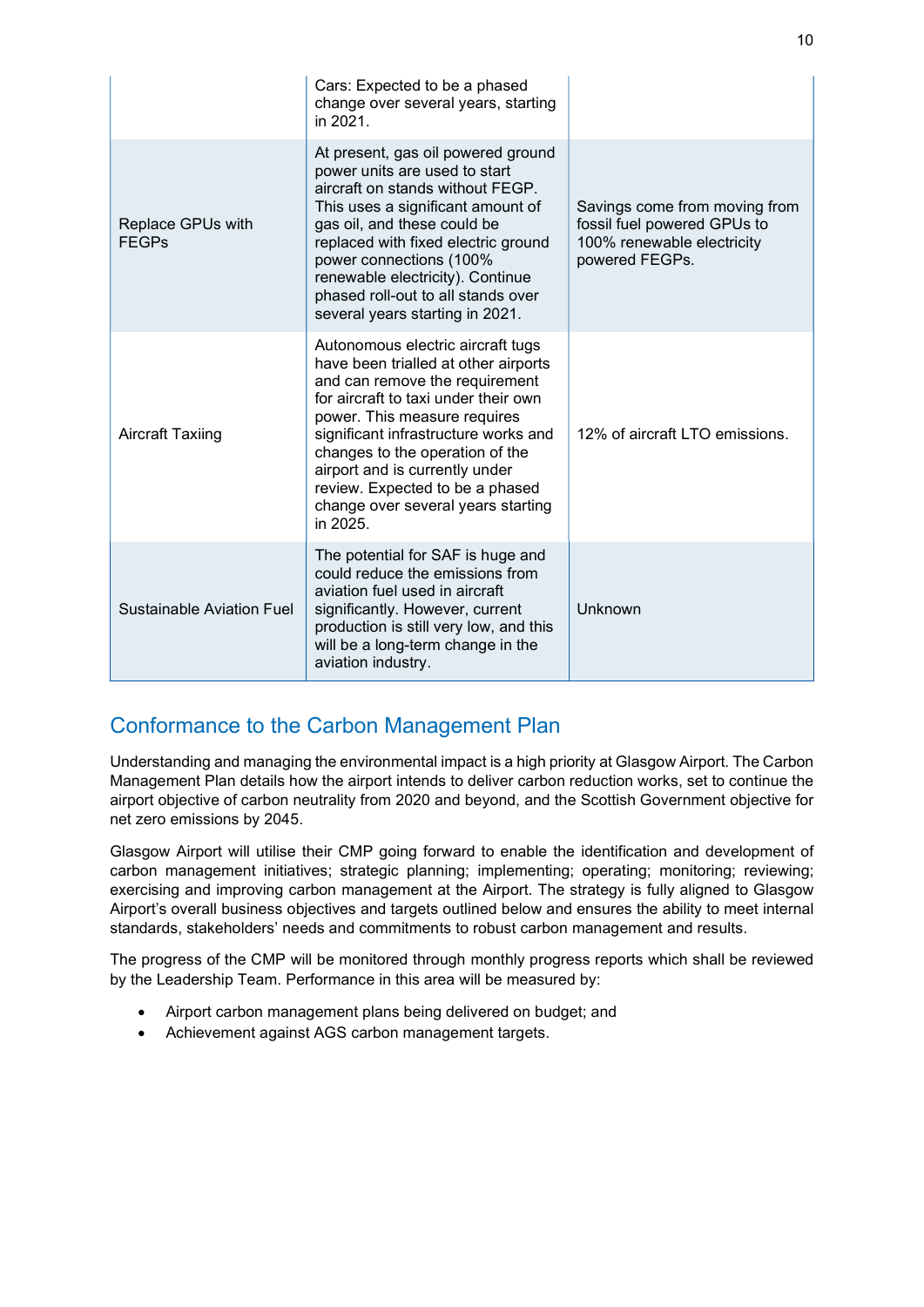This will also include monitoring performance and progress of the commitments as set out in the table below:

| <b>Action</b>                                                                                                                                                                                                                | Impact                      | Timescale |
|------------------------------------------------------------------------------------------------------------------------------------------------------------------------------------------------------------------------------|-----------------------------|-----------|
| <b>GLA will maintain a robust</b><br>carbon foot printing<br>methodology to measure and<br>monitor the carbon footprint.                                                                                                     | Scope 1, 2 and 3 Emissions. | Ongoing   |
| GLA will report on the Carbon<br>Footprint annually.                                                                                                                                                                         | Scope 1, and 2 Emissions.   | Annually  |
| <b>GLA will review the Carbon</b><br>Management Plan every three<br>years.                                                                                                                                                   | Scope 1, 2 and 3 Emissions. | 2023      |
| GLA will invest in systems and<br>equipment across the<br>infrastructure to enable the<br>airport to understand the<br>energy consumption. Including<br>investment in smart metering<br>and intelligent computer<br>software | Scope 1 and 2 Emissions.    | Ongoing   |
| GLA will dedicate resources to<br>monitoring and measuring the<br>energy consumption and<br>auditing improvements.                                                                                                           | Scope 1 and 2 Emissions.    | Ongoing   |
| GLA will review energy<br>reporting processes to provide<br>a better focus for improvement.                                                                                                                                  | Scope 1 and 2 Emissions.    | Ongoing   |
| GLA will appraise energy<br>efficiency for all major capital<br>projects.                                                                                                                                                    | Scope 1 and 2 Emissions.    | Ongoing   |
| GLA will work to improve<br>methodologies for measuring<br>operations.                                                                                                                                                       | Scope 3 emissions.          | Ongoing   |

### Justification for increase in absolute emissions

Glasgow Airport had a marginal increase in Scope 1 emissions in 2020. This was primarily due to the inclusion of glycol-based de-icer as required under the Airport Carbon Accreditation scheme which hadn't been included in previous years. There was also a slight increase in the consumption of gas for heating and hot water due to the COVID-19 pandemic advising against the recirculation of air in favour of bringing in fresh air. As this fresh air is colder, it required additional heating to bring the terminal building to a comfortable temperature.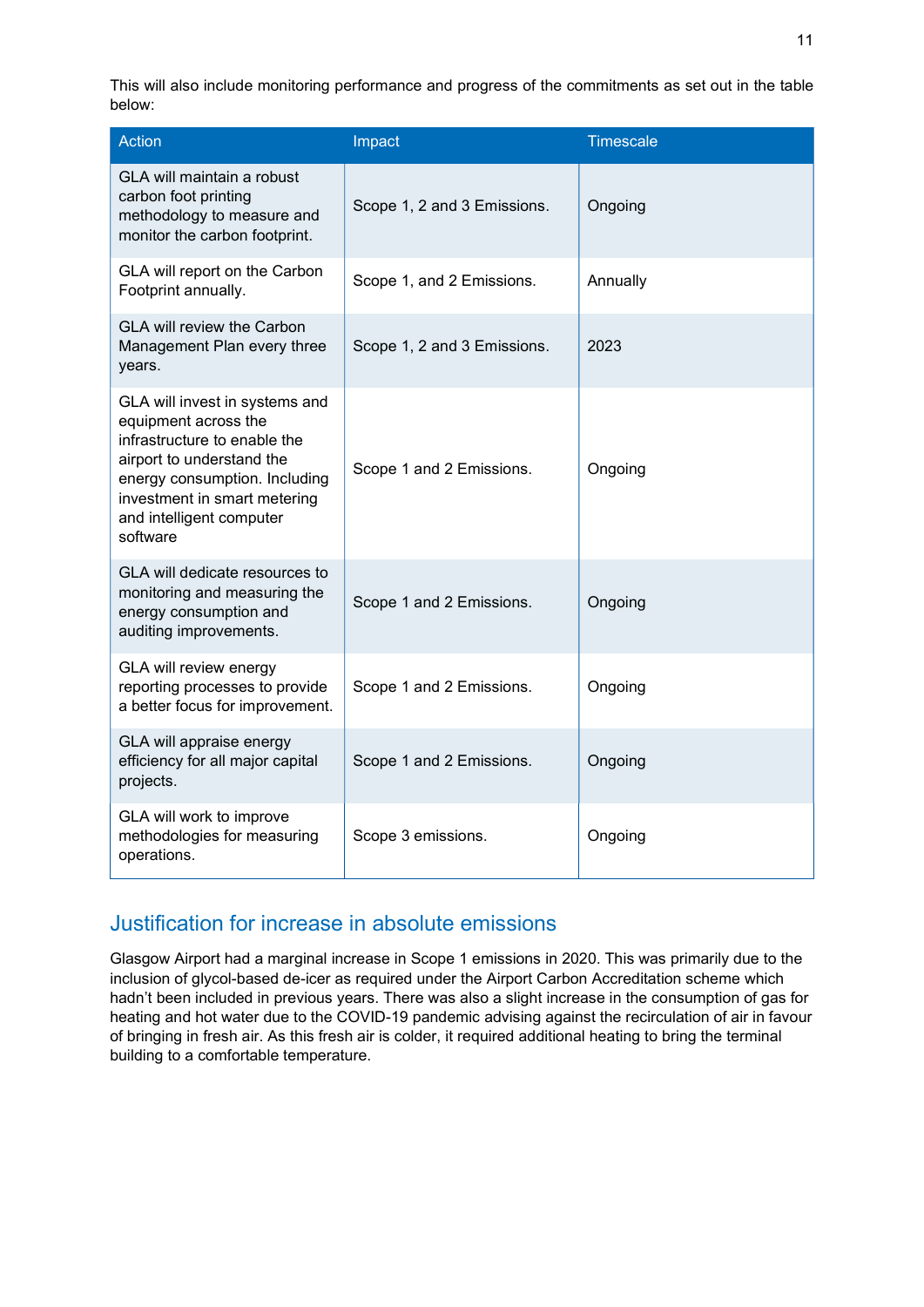### Carbon reduction targets

Glasgow Airport is showing its commitment to managing and reducing their carbon footprint by achieving ACA Level 2 Accreditation in 2020, and becoming carbon neutral at the end of 2020, primarily through offsetting. Glasgow Airport will continue to maintain its Carbon Neutrality status while implementing its Carbon Management Plan to further reduce its emissions in line with its Net Zero 2045 target. The Carbon Management Plan has established a means by which Glasgow Airport will meet this target and outline further reductions to become Net Zero by 2045,particularly through its ACA Level 2 requirements, demonstrating the meaningful efforts made by the airport to reduce its emissions in line with the set target and policy statement.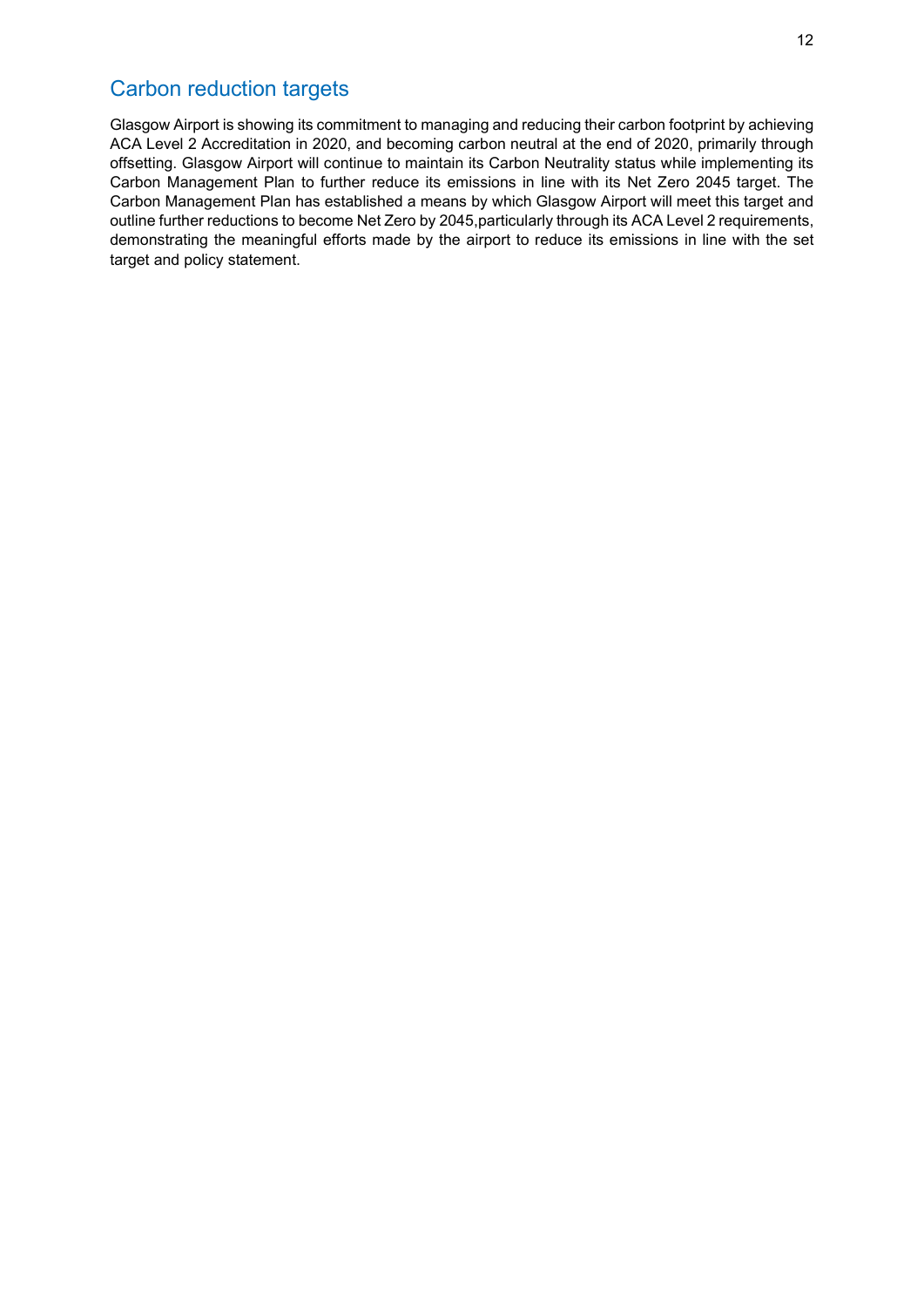## Appendix 4: Carbon offset strategy

#### CO2e emissions to be offset – 2,944 tCO2e

The carbon credits have been purchased from the following scheme, and have all been retired:

#### Scheme 1:

# Credits: 2,944

Scheme Name: ADES Solar and efficient stoves in Madagascar (GS464) (Gold Standard VERs)

Timeframe for credit generation: Jan 01, 2019 – Dec 31, 2019

Public registry with link to credits: https://registry.goldstandard.org/credit-blocks/details/195181

#### Commitment to carbon neutrality

The entity will commit to monitor, reduce, and declare all its carbon equivalent emissions for the commitment period 01/01/21 - 31/12/21. Glasgow Airport will subsequently offset the declared emissions using a genuine source of carbon credits.

| Scope        | <b>Definition</b>                                                                                                                          | <b>Total</b><br>(tCO <sub>2</sub> e) |
|--------------|--------------------------------------------------------------------------------------------------------------------------------------------|--------------------------------------|
| 1            | Direct emissions (consumption of fuel, airport owned transport, fugitive<br>emissions) arising from operational control at Glasgow Airport | 2,916                                |
| $\mathbf{2}$ | Emissions arising from the consumption of electricity at Glasgow Airport                                                                   | 3,101                                |
| 3            | Emissions arising from business travel at Glasgow Airport                                                                                  | 28                                   |
|              | <b>Location-based Total</b>                                                                                                                | 6,045                                |
|              | Credits resulting from the procurement of renewable electricity (REGO)<br>certificated)                                                    | 3,101                                |
|              | <b>Market-based Total</b>                                                                                                                  | 2,944                                |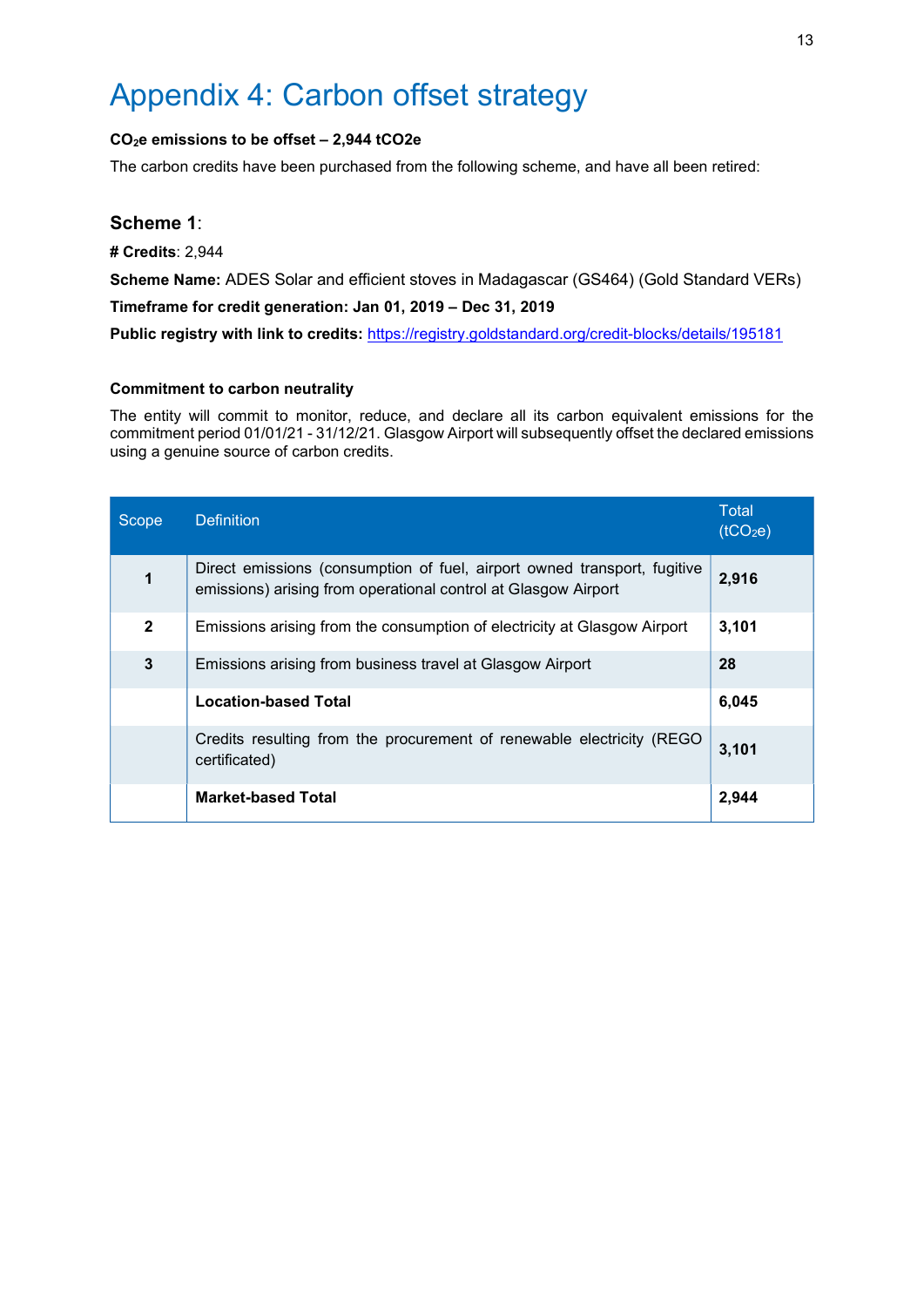### Appendix 5: Scope 3 emissions

In preparing the organizational GHG inventory Glasgow Airport adopted a traditional organisational boundary that includes all Scope 1, 2 and several Scope 3 emission sources. The Scope 3 emissions included in the carbon footprint are those required under Level 3/3+ of the Airport Carbon Accreditation (ACA) scheme.

Scope 3 emissions have not been included in this declaration of carbon neutrality as the airport does not have direct influence over these emissions sources. However, these will be the focus of future efforts for carbon reduction initiatives through stakeholder engagement as the airport aims to achieve net zero carbon emissions by 2045.

This is in line with the level 3+ requirements of the ACA scheme, where all Scope 1 and 2 emissions, as well as Scope 3 business travel, are required to be offset to achieve carbon neutral status. Glasgow Airport are working towards Level 3+ of the ACA scheme, and as part of this will look to reduce their Scope 3 emissions through stakeholder engagement activities that incentivise the reduction of Scope 3 emissions over which the airport do not have direct influence.

The Scope 3 emissions that are included in Glasgow Airport's carbon footprint, and will be the focus of future carbon reduction schemes, are as follows:

#### Scope 3

- Transport-related activities
	- o Staff commuting
	- o Tenant commuting (who use airport car parks)
	- o Passenger surface access
	- $\circ$  3<sup>rd</sup> party operational vehicle fuel use
	- $\circ$  3<sup>rd</sup> party glycol based de-icer
- Purchased materials and fuels
	- o Water use
	- o Wastewater treatment
- Waste disposal
	- o Waste
	- o Recycling
- Tenants & concessionaires (on airport supply)
	- o Airport supplied gas and electricity
- Aircraft
	- o Aircraft LTO (aircraft arriving, departing and taxiing up to 3,000ft / 1,000m)
	- o Aircraft engine testing
	- o Aircraft APU usage

| <b>Emissions source</b>                                                       | Scope 3 emissions |
|-------------------------------------------------------------------------------|-------------------|
| Staff commute (Airport and tenants)                                           | 2,134             |
| Passenger surface access                                                      | 6,776             |
| 3rd party operational vehicle fuel use                                        | 303               |
| Water and wastewater treatment                                                | 115               |
| Waste                                                                         | 275               |
| Utilities (Tenant energy use (electricity and natural gas) and<br>T&D Losses) | 559               |
| Aircraft (LTO, engine testing and APU)                                        | 23,453            |